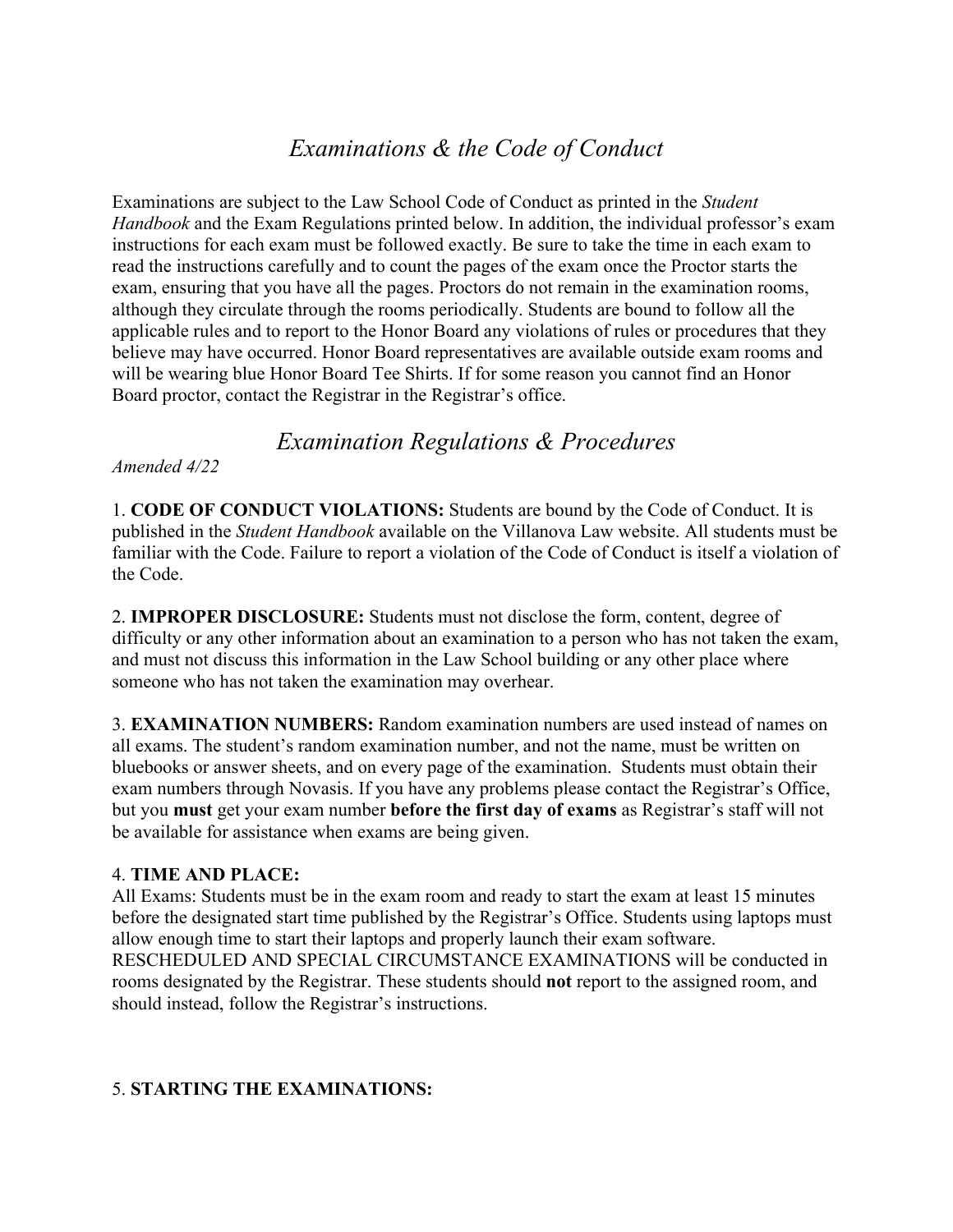**A.** When the exam Honor Board proctor so instructs, students must place all materials that are not specifically designated "permissible materials" in the front of the classroom, including but not limited to, backpacks, computer bags, cell phones, notebooks, texts, papers, electronic devices, ipods, headphones, purses, and bags. Nothing except an article of clothing (sweater, etc.) or food and drink as specified in paragraph 18, may be kept at the student's seat. Students may only have one laptop or monitor at their seats. Once all materials are in the front of the room, and students have returned to their seats, the Registrar's office representative will distribute the exam.

**B.** Once the Proctor or Registrar's office begins handing out the exams, students may not write anything (except if instructed by the Honor Board Proctor to write your examination number on the outside of the exam).

**C.** Students must not open the exam until the exam administrator starts the exam and/or instructs students to do so. When the exam administrator starts the exam, students using exam software must click "Begin Exam" to lock down their computer. Students must check to ensure they have all pages of the exam, must fill out their examination numbers in the appropriate locations, and must read the instruction page(s) of the exam.

6. **EXAMINATION MATERIALS:** The examination will be handed out by the exam administrators. Scrap paper and bluebooks will be provided at the beginning of the exam. After the exam is started, additional scrap paper and bluebooks will be available from the Honor Board proctor outside the exam room.

7. **LEAVING THE EXAMINATION ROOM:** Students may leave the room during the examination but may go **only** to the restrooms, and, in appropriate circumstances, the Registrar's Office or the Academic Dean's Office. The library, student lounge, lockers, faculty or student organization offices, the dining room and Café, and cars are expressly off limits to students taking examinations. Students may not leave the building during the examination. Students **may not take any materials (including bluebooks, answer sheets, the examination, laptops, scrap paper, and permitted materials)** from the examination room during the examination. Books or other materials may not be placed in any area to which the students are permitted access during the examination. During the time the student is out of the exam room he/she may not talk with anyone except the Honor Board proctors, the Registrar and the Academic Dean or Tech Support personnel as appropriate.

8. **CONCLUDING THE EXAMINATION:** Students will be notified when there are five minutes and 1 minute remaining in the examination and when time has expired. Immediately upon the announcement that time has expired, all writing or typing must stop, all pens/pencils must be put down; and all students using computers must exit the program immediately. Students must upload their exam answers to the exam server. A student should not leave the exam room, or immediate proximity of the exam room until they have received confirmation that their exam was successfully submitted. A student may not review the examination or make any additions or deletions to the answers after time is called. Students who need to perform an administrative detail, such as adding their exam numbers to the exam or bluebooks, **must ask the examination**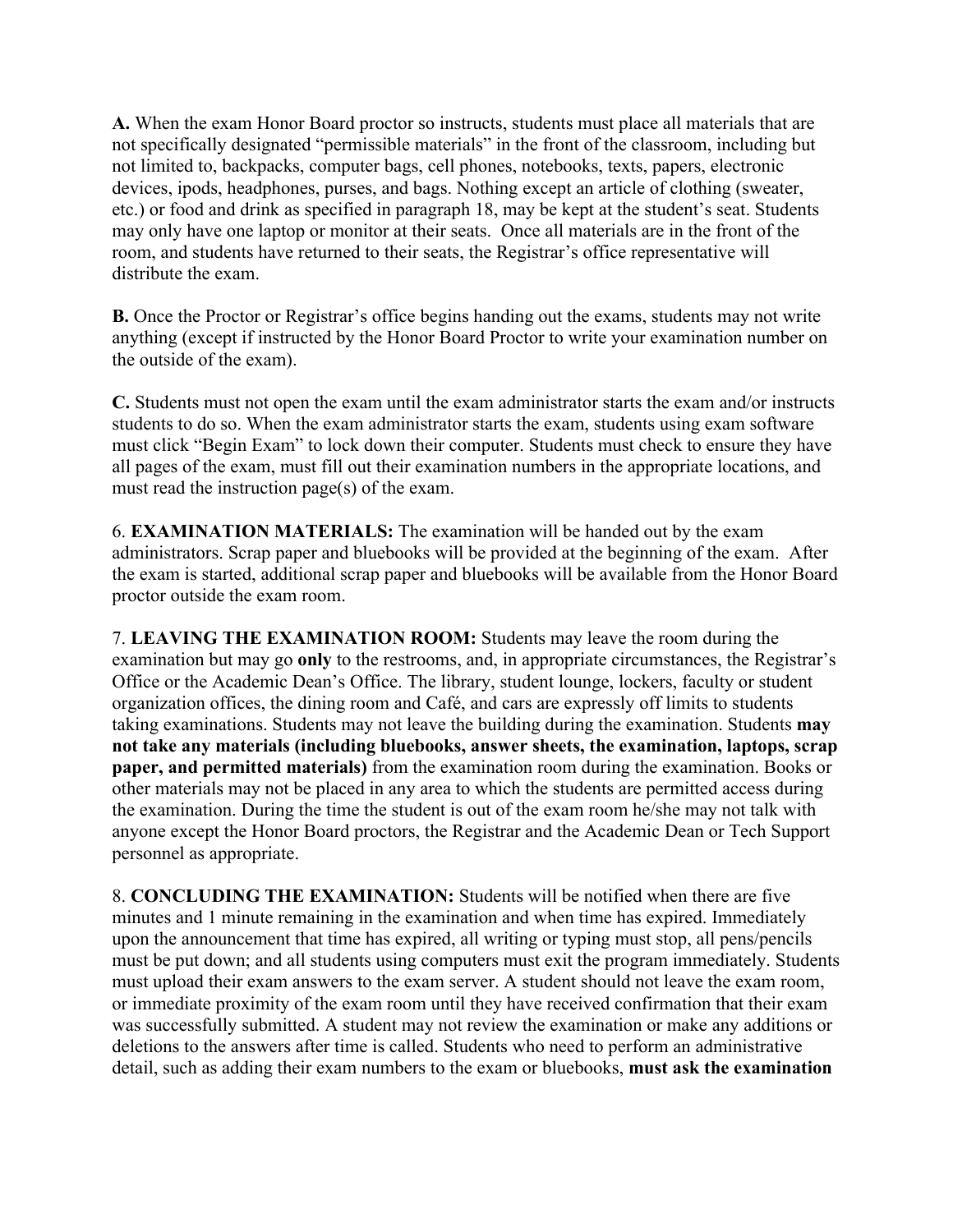**administrator for permission to do so**. Writing after time has been called is a violation of the Code of Conduct. Students may not remain in the room after completion of the examination.

9. **TURNING IN BLUEBOOKS, ANSWER SHEETS, EXAMS, AND SCRAP PAPER:** At

the conclusion of the allotted time for the exam, or when finished before the allotted time, students must observe the following procedure:

**A.** The student must gather all examination materials, including **the examination, used bluebooks, answer sheets, used and unused scrap paper**, and all other materials provided to the student at the start of the exam and hand them to the Honor Board Representative. **B.** Each student must write his/her exam ID number and the number of bluebooks used (if

applicable) on the cover page of the exam.

**C.** Students completing the exam **before time is called** must turn in their exam materials to the Honor Board table outside of the exam room. Students turning in exams **when time is called**  must turn in their exam materials as instructed by the exam administrator. **D.** Once the examination has been handed in it may not be retrieved.

10. **EMERGENCY OR ILLNESS:** Should an emergency or serious illness arise preventing a student from getting to school to take an examination, he or she must immediately contact the Registrar (registrar@law.villanova.edu) or, in her absence, the Academic Dean (610 -519-7005). Traffic does not count as an emergency. Be sure to give yourself extra time to get to school in order to ensure that you are on time for your exam.

If a sudden emergency or serious illness arises during an examination, the student must contact the Registrar, Academic Dean or Honor Board representative as soon as possible. You **must not**  speak to the professor whose examination may be affected, as this may interfere with the Law School's anonymous grading policy.

11. **LATENESS:** Students must report on time for examinations. In the event that a student is late for an examination, he or she must report immediately to the Registrar or, in her absence, to the Academic Dean and specify the cause for the lateness. **A request for full time to complete the examination will be granted only upon showing of truly extraordinary circumstances out of the student's control. For example, traffic does not count as a truly extraordinary circumstance.** If permission is granted, the examination will be administered under direction of the Registrar. Otherwise, the student will begin the exam when he or she is ready, and will finish at the scheduled time. A student who begins the examination late and is given permission to remain after the allotted time will be responsible for submitting the examination on time to the Registrar.

12. **QUESTIONS ARISING DURING THE EXAMINATION:** Questions during an examination are handled only by an Honor Board representative or the Registrar. Honor Board representatives will be available throughout the examination. **Do not attempt to contact the professor directly**. Technical questions should be directed to technology staff or the Honor Board proctor who will contact technology staff.

13. **MATERIALS:** Authorized examination materials are posted online on the Registrar's webpage (http://www1.villanova.edu/villanova/law/currentstudents/registrar/exams.html). Only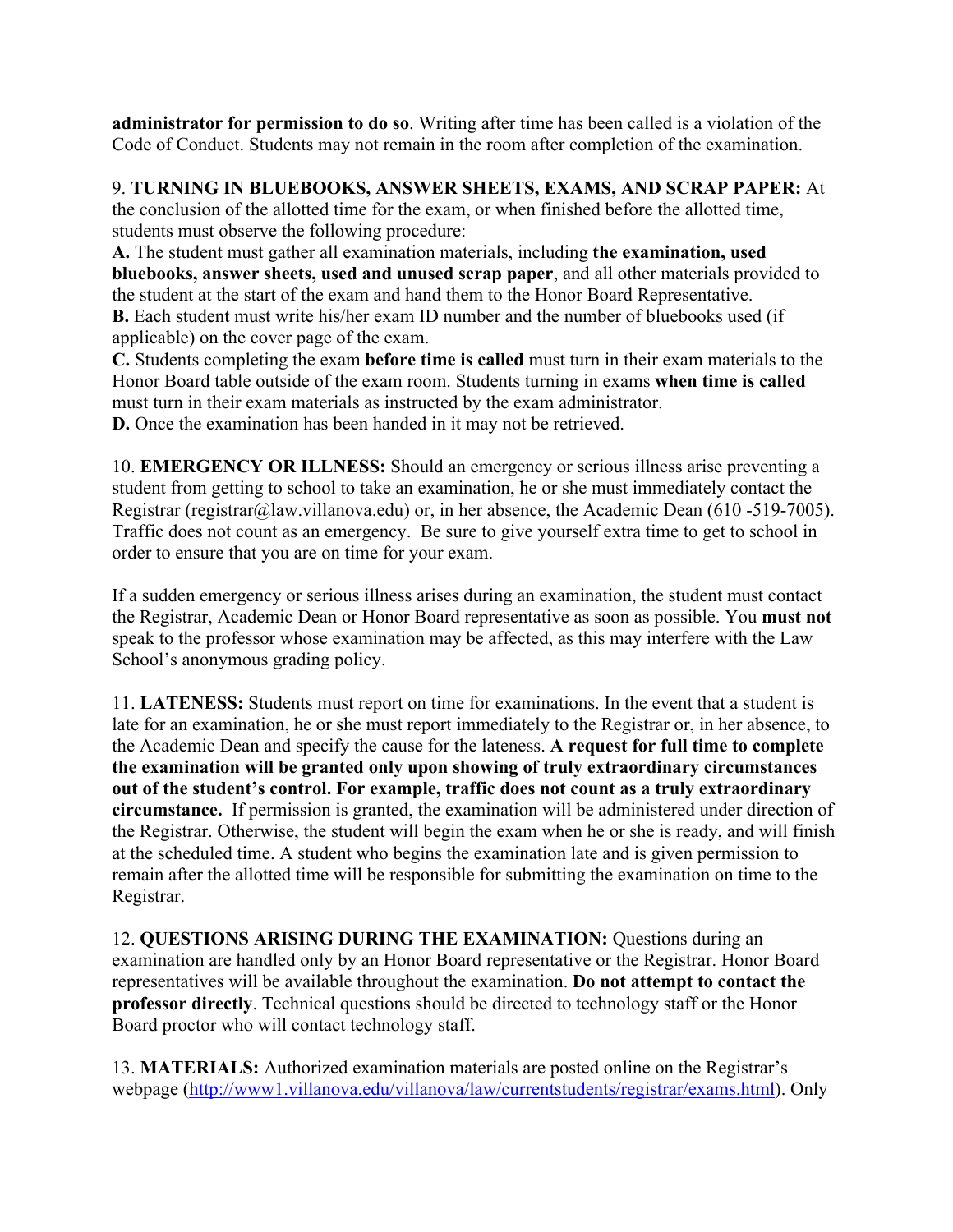the materials or equipment allowed by the professor may be brought into the examination room and may only be used by the student bringing them into the room. **Coats, books, bags, cell phones (and other electronic devices) and other items must be placed at the front of the room or in another specified location well before the examination is distributed. All cell phones must be OFF.** 

14. **ELECTRONIC DEVICES:** No electronic devices of any kind will be permitted at the students' seats including, but not limited to, cell phones, headphones, iPods, iPhones, or Android devices. Should the professor specifically permit a calculator in the "materials permitted," this refers **only** to a basic function, non-memory calculator. No other device will be permitted.

15. **BLUEBOOKS, ANSWER SHEETS AND SCRAP PAPER:** Unless otherwise specified by the professor, examinations must be hand written in a bluebook using only one side of the bluebook page, or typed on a computer using our exam software. Only the scrap paper distributed in the examination room may be used. Scrap paper and bluebook color may randomly change throughout the examination period.

### 16. **USING A LAPTOP FOR EXAMS:**

**A.** All students who are taking exams on a laptop are required to register and complete a Blackboard training session each semester. Students who have not registered for and completed Exam4 training during the semester **will not be permitted to take their exams on laptops.** 

**B.** The exam software must be installed during training and must be tested by the student to ensure that it is working properly. If technology staff determines that the software is not working properly on a particular computer, that student is not permitted to take the exam on his/her laptop and may be required to write the exam in a bluebook.

**C**. Students using exam software to take their exams do so at their own risk, understanding that if an electronic exam file becomes corrupted or irretrievably lost, there is a chance that the student will need to sit for the entire exam again.

**D**. Students should report any issues or problems during an exam to a technical staff member who will attempt to fix the problem. Should the problem prove unfixable, students may be required to finish the remainder of the exam via a bluebook.

**E**. Technology staff will consult with the Honor Board proctor to determine the amount of time lost dealing with a technical issue. If circumstances warrant, the Honor Board proctor will allow a student additional time to complete his or her examination commensurate with the time taken to address the technical issue problem.

17. **EXAM MATERIALS OPTIONS:** Students will be instructed by their professor regarding materials that are permitted into the exam room. Given these instructions, the registrar's office will specify the computerized exam mode that is appropriate and students are required to comply. The following materials options are available: